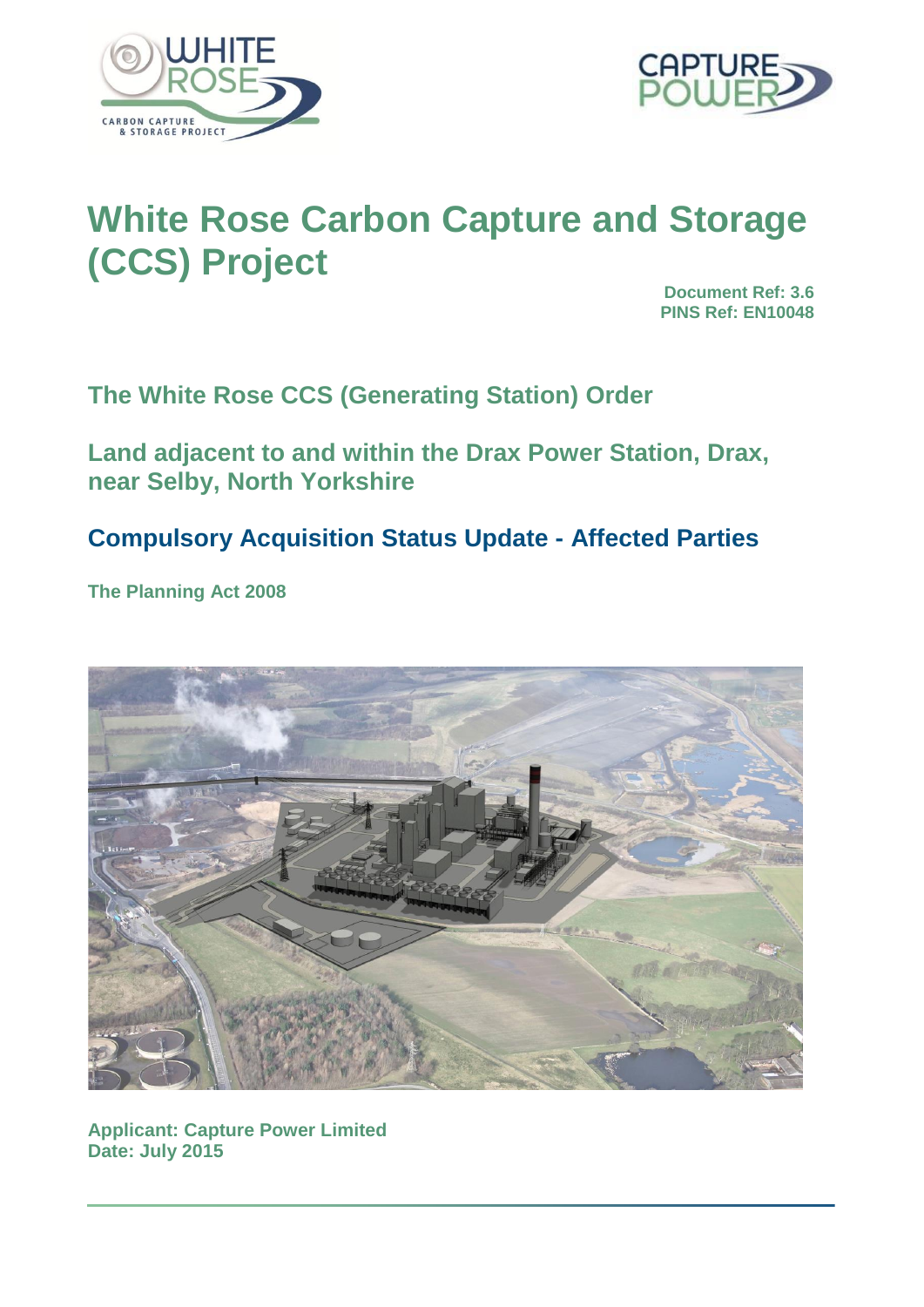



## **Document History**

| <b>Document Number</b> | 3.6                         |             |          |
|------------------------|-----------------------------|-------------|----------|
| <b>Revision</b>        | 1                           |             |          |
| <b>Author</b>          | Capture Power Limited (CPL) |             |          |
| <b>Signed</b>          | Hannah Trotter (HT)         | <b>Date</b> | 08.07.15 |
| <b>Approved By</b>     | <b>HT</b>                   |             |          |
| <b>Signed</b>          | HT                          | <b>Date</b> | 08.07.15 |
| <b>Document Owner</b>  | <b>CPL</b>                  |             |          |

| <b>Revision History</b>    |          |                            |                      |  |  |  |
|----------------------------|----------|----------------------------|----------------------|--|--|--|
| <b>Revision No.   Date</b> |          | <b>Reason for Revision</b> | <b>Authorised By</b> |  |  |  |
|                            | 08.07.15 | Submission for Deadline 4. | HT                   |  |  |  |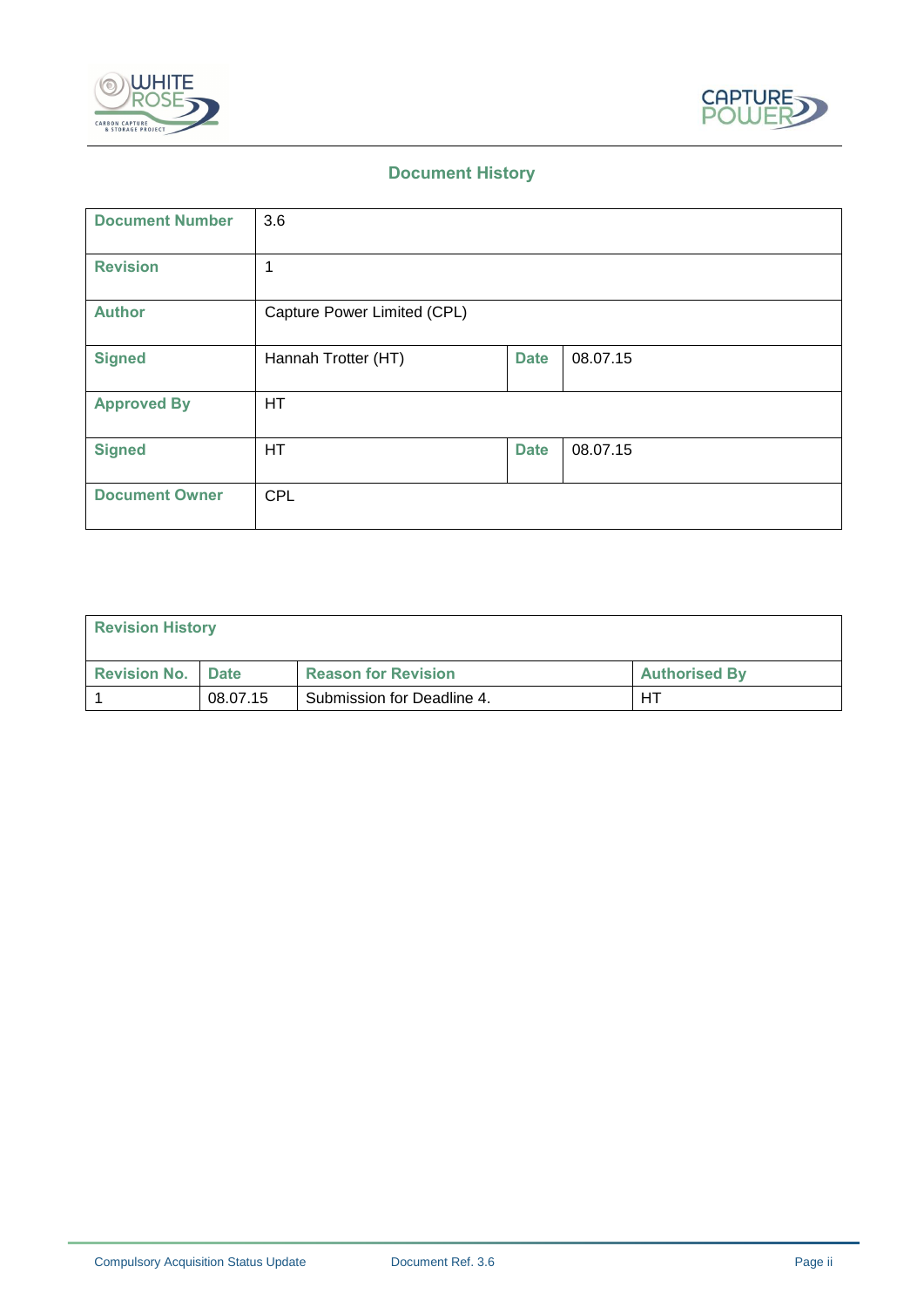



## **CONTENTS**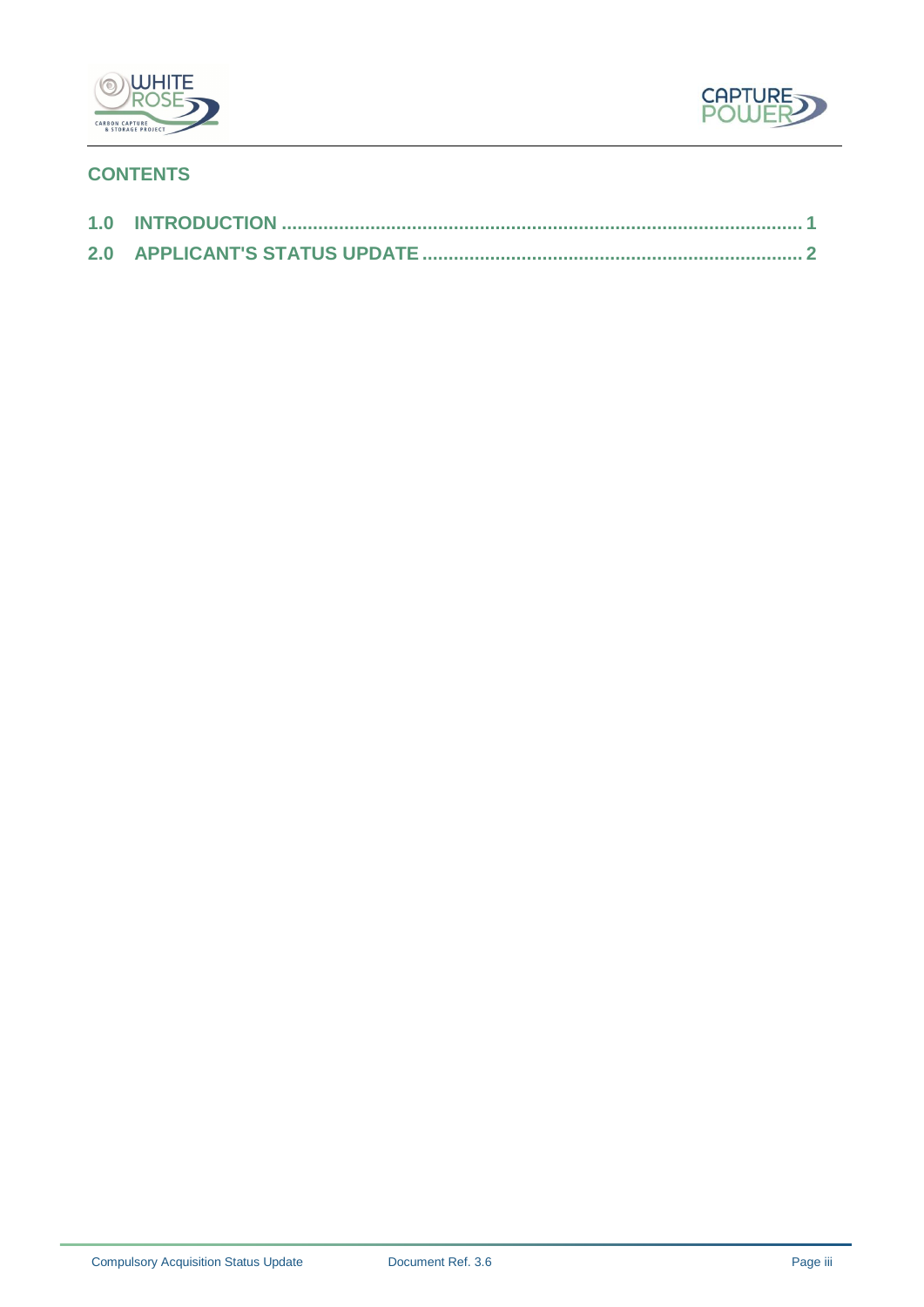



#### <span id="page-3-0"></span>**1.0 INTRODUCTION**

- 1.1 This document has been prepared in respect of Capture Power Limited's (the Applicant's) application (the Application) submitted, pursuant to Section 37 of The Planning Act 2008, for a Development Consent Order ('DCO') for the White Rose Carbon Capture and Storage ('CCS') Project (the 'Project') to the Secretary of State c/o The Planning Inspectorate ('PINS') on 21 November 2014. The Application was accepted for Examination on 17 December 2014.
- 1.2 The Project comprises the construction, operation and maintenance of a new thermal generating station (an ultra-supercritical oxy-fuel coal-fired power plant of up to 448 megawatts gross with the ability to co-fire biomass) that will be fitted with CCS technology in addition to associated development, on land within and adjacent to the existing Drax Power Station site, Drax, near Selby, North Yorkshire, YO8 8PH, within the administrative areas of North Yorkshire County Council and Selby District Council.
- 1.3 This document sets out the current status of negotiations with those Affected Parties listed in the Book of Reference, by way of further response to Question 1.1 of the Examining Authority's First Written Questions (Document Ref. 9.1, submitted at Deadline 1) and the Schedule of Third Party Rights Holders (Document ref 3.5, submitted at Deadline 2). A verbal update in respect of the matters set out in this document was provided by Counsel for the Applicant at the Compulsory Acquisition Hearing held on 2 July 2015.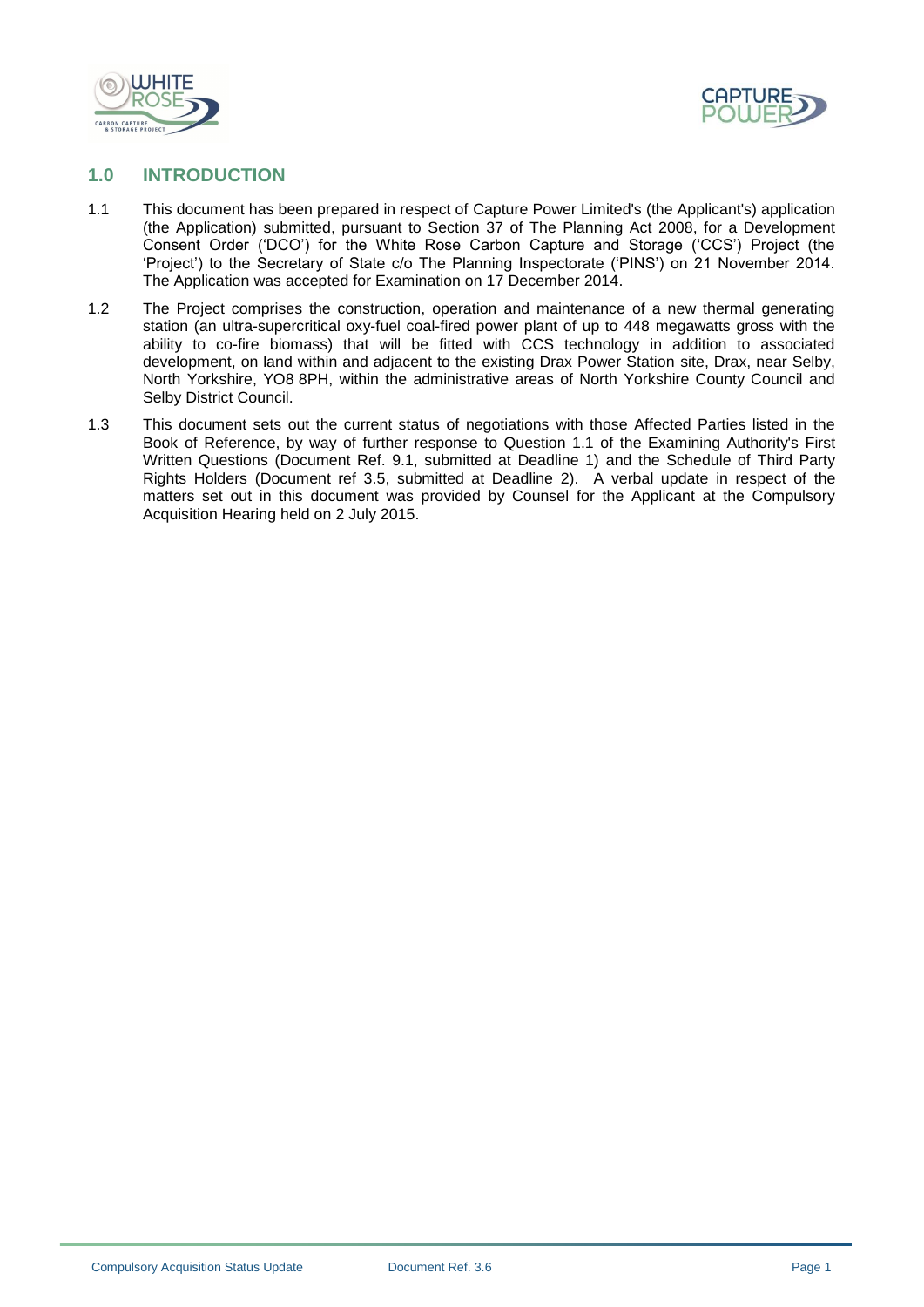



#### <span id="page-4-0"></span>**2.0 APPLICANT'S STATUS UPDATE**

- 2.1 For the purpose of this update the Affected Parties specified in the Book of Reference have been allocated into the following categories based on the nature of their land interests:
	- 1. Owner / Freeholder;
	- 2. Tenants / Occupiers;
	- 3. Statutory Undertakers; and
	- 4. Other Third Party Rights Holders.

#### FREEHOLDERS

#### (a) Drax Power Limited

- 2.2 Drax Power Ltd ('DPL') is the registered freehold owner of the majority of the Order land, including the permanent operational site, laydown areas (other than the land upon which the jetty structure sits) and the majority of rights plots. The plots for which this is not the case are:
	- Plots within the adopted highway, although wherever DPL's land fronts on to the highway it is the presumed freehold owner of the sub-soil. This is a rebuttable presumption and whilst no evidence of ownership by other parties is known about, the compulsory acquisition ('CA') powers are required in order to ensure that the land will be available for the Project;
	- Plot 30, a small unregistered plot the ownership of which is unknown, and which is part of the route of the diverted 11kV electricity cable along Pear Tree Avenue. Plot 30 is a drain adjacent to a lane. DPL owns the land on either side of the drain which may mean that it has a claim to own plot 30 but this is not certain. CA powers are required in order to ensure that this area of land will be available for the Project; and
	- Certain plots which concern National Grid Electricity Transmission (NGET), The Crown Estate, North Yorkshire County Council and the Environment Agency, which are dealt with separately below.
- 2.3 Instead of relying on the exercise of compulsory acquisition (CA) powers the Applicant is seeking to obtain the necessary land and rights from DPL by way of mutual agreement, pursuant to the following documents:
	- a) an option agreement (exercisable by CPL) for the grant of the lease of the oxy-power plant (OPP) Site;
	- b) the draft lease for the operational power plant site ('OPP Site') (the OPP Site Lease);
	- c) an option agreement for the grant of the lease of the temporary laydown areas; and
	- d) the draft lease for the laydown areas,

#### (the **CPL Property Agreements**).

- 2.4 Negotiations in relation to the relevant documents are progressing well and the intention is that the binding option agreements would be entered into on or about 31 July 2015 with the negotiated forms of the respective draft leases appended to the relevant agreement. The option agreements would secure the ability for CPL to call for the leases to be granted at the relevant point in time. The final form leases will then be entered into on or immediately prior to financial close in respect of the Project.
- 2.5 The intention is that the CPL Property Agreements will contain mutual protective provisions to protect the existing assets belonging to DPL and the operation of their existing power station at the site, as well as the OPP Site and assets that will be owned / operated by CPL.
- 2.6 DPL is also in the process of negotiating a number of property documents with National Grid Carbon Ltd ('NGCL') with respect to the land requirements for the CCS pipeline project that they are promoting to support the White Rose CCS Generating Station (the **NGCL Property Agreements**). The Applicant has been directly involved in discussions with DPL and NGCL in relation to the NGCL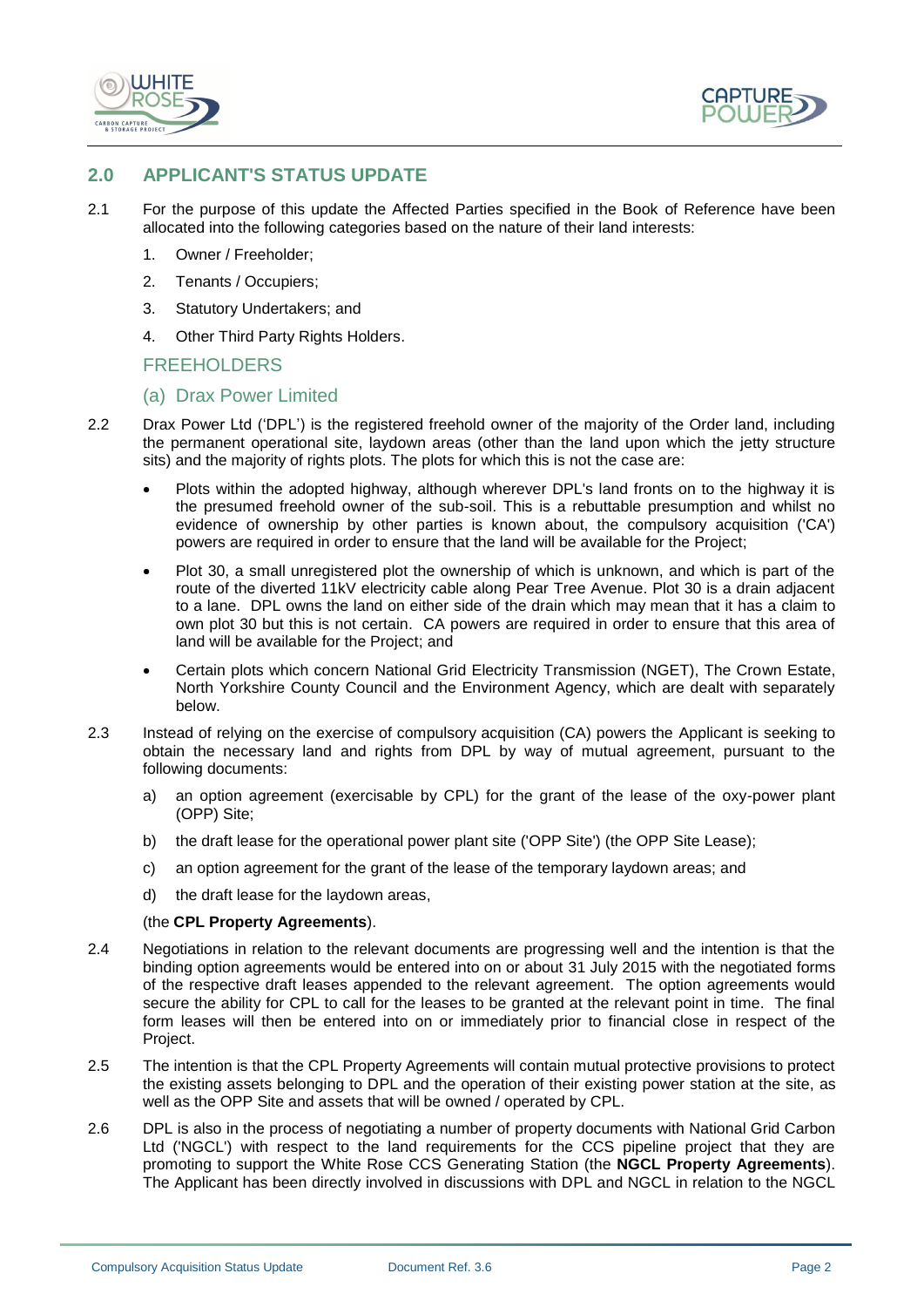



Property Agreements as once the lease for NGCL's Pig Trap (its apparatus to be sited adjacent to the OPP Site) ('the Pig Trap Lease') and the OPP Site Lease are entered into, CPL will be interposed (replacing DPL) as landlord under the Pig Trap Lease.

- 2.7 DPL, CPL and NGCL concluded a jointly agreed and signed statement (in the form of a Memorandum of Understanding dated 1 May 2015 (the 'MoU')) for the purposes of the NGCL DCO process. The MoU documents the status of negotiations in relation to the CPL Property Agreements and the NGCL Property Agreements (together the 'Property Agreements') and regulates, in relation to the Pig Trap Site, the exercise of CA powers (if granted by either the Applicant's DCO or the NGCL DCO) prior to finalisation of the Property Agreements.
	- (b) National Grid Electricity Transmission (NGET)
- 2.8 See below statutory undertakers section.
	- (c) The Crown Estate
- 2.9 The Crown owns the plots of land within the current or previous extent of the River Ouse (the extent of the river bank appears to have altered, and both DPL's and the Crown's titles now cover one part), and the Crown is the owner of the jetty. DPL owns the land around the jetty including the access road, and has rights to use the jetty pursuant to an easement dated 26 February 1968. The Crown Estate submitted a letter of consent to the inclusion of their land within the DCO and CPL is content that it has the rights necessary to secure use of the Jetty.
	- (d) Public bodies North Yorkshire County Council / Environment Agency
- 2.10 North Yorkshire County Council ('NYCC') is listed in the Book of Reference, but this is in relation to its role as local highway authority in respect of adopted highways and public rights of way. There is no proposal to stop up any highways as part of the Project, and the highways will therefore all remain vested in NYCC. Other provisions in the Draft DCO deal with works within streets and powers to temporarily stop up streets and public rights of way.
- 2.11 Similarly, the Environment Agency ('EA') is listed in the Book of Reference in its role as river authority and this will not be affected by the DCO. CPL does not propose to seek powers of compulsory acquisition in respect of the interests of these public bodies.

#### Existing Leaseholders / Occupiers

- (a) David Charles Darsie Watson and Richard Ian Watson Tenant and Occupier (OPP Site and Laydown Areas)
- 2.12 Much of the DPL freehold land required for the OPP Site and temporary laydown areas is currently in agricultural use under an agricultural lease to the above Tenant, as noted in the Book of Reference. The relevant plots that are covered by the Watson tenancy are 16-19, 23-27, 29 and 31. DPL, on behalf of the Applicant, has been negotiating with the Tenant to seek a surrender of the existing lease and to grant farm business tenancies that will facilitate the granting of the necessary property rights by DPL to CPL at the relevant time.
- 2.13 DPL is in the process of finalising the commercial terms of the following agreements in respect of this tenancy in advance of signature:
	- Notice to Quit in respect of the existing agricultural tenancy;
	- Agreement for the Grant of New Tenancies and Option to Lease;
	- Long Farm Business Tenancy (in respect of land not within the Order land); and
	- Periodic Farm Business Tenancy (terminable on one month's notice, in respect of land within the Order land),

#### (the **Watson Agreements**).

2.14 The purpose of the Watson Agreements is to secure vacant possession of the land that is the subject of the agricultural lease, in accordance with the timescales of the Project.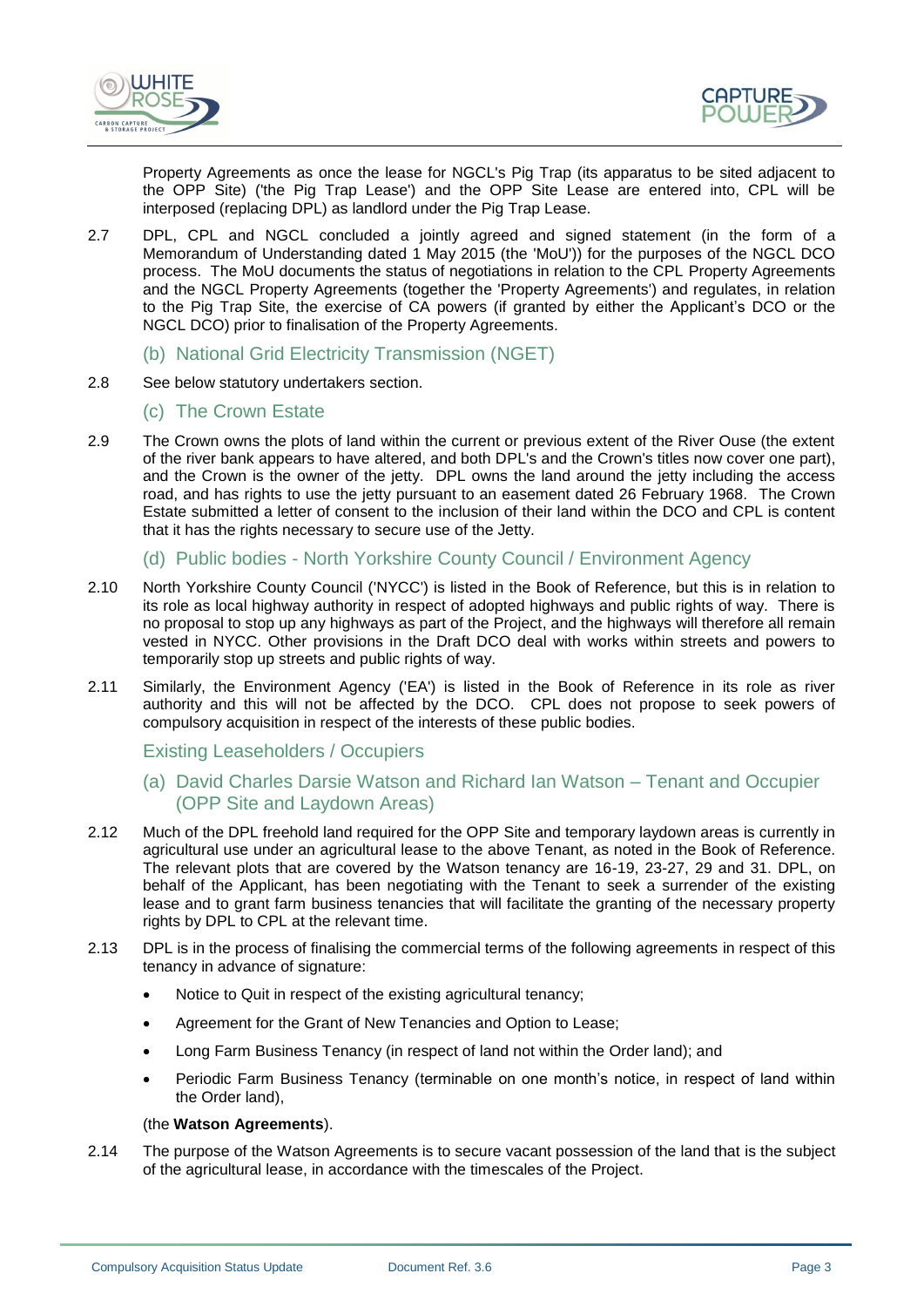



2.15 Conclusion of the Watson Agreements will secure the availability of the land and facilitate the unhindered grant by DPL of the Property Agreements. In the unlikely event that it is not possible to secure the conclusion of the Watson Agreements then CPL will require recourse to the CA powers sought within the draft DCO.

(b) Martin Nunns – Tenant and Occupier (Barlow Mound)

- 2.16 Mr Nunns has the benefit of a grazing tenancy granted by DPL in respect of certain parts of Barlow Mound. A part of Mr Nunns' grazing tenancy is included within the area for ash storage (Work No. 3). In the Book of Reference Mr Nunns' tenancy was noted in relation to plots 2 and 4, however, further investigations have determined that it is only relevant for the purposes of plot 4. The tenancy also covers various other parts of Barlow Mound which are not relevant to the Project.
- 2.17 CPL (through DPL who will be contractually responsible for the storage of ash) will seek to avoid impacting on the tenanted area when carrying out operations on Barlow Mound, but the land is included so as to ensure it is available. The terms of the tenancy make provision for reductions to its area required for the purposes of operations and termination. It is anticipated that, if the tenanted area were to be impacted, the provision to reduce the tenanted area would be relied on in preference to using powers of compulsory acquisition, although these are required as a default power to ensure the land would be available.
	- (c) Public bodies Selby Area Internal Drainage Board / Heritage England
- 2.18 Selby Area Internal Drainage Board ('Selby IDB') (plots 7 to 9, 15 to 17, 20, 22 to 28, 30, 48, 54, 58) – Selby IDB is listed in its statutory role as drainage board responsible for Carr Dyke, Sand Lane Drain and Drain Nos. 44, 20/9 and 20/10. CPL will ensure that the access required by Selby IDB is continued, and this is being discussed with the IDB.
- 2.19 English Heritage (now Heritage England ('HE')) (plots 18, 19) similarly to Selby IDB, HE is included in its statutory role (in relation to the Priory site).
	- (d) Cemex UK Operations Ltd (plot 11)
- 2.20 Cemex are the tenants in respect of an area of the existing DPL operational site. There is an overlap between a small area of the land that is the subject of the Cemex lease and plot 11 (part of the infrastructure connections area on the south west side of the Order land). The practical effect is that CPL's ash conveyors would have to pass over a small strip of land that is currently leased to Cemex. CPL is investigating the nature of any consent or agreement that may be required from Cemex in relation to the proposed arrangements. If CPL is unable to secure any necessary agreement then it will need to rely on the CA powers sought in the DCO.
- 2.21 In relation to the rights of access enjoyed by Cemex see further below.
	- (e) Diane Hey / Timothy Hey (plot 31)
- 2.22 Mr and Mrs Hey were included in the Book of Reference in error, based on information provided by another neighbouring landowner and can now be removed.
	- (f) Drawsign Image Engineering Ltd (plot 50)
- 2.23 The occupational interests held by Drawsign have been confirmed as being outside of plot 50 (in respect of which they were included in the Book of Reference) and accordingly the DCO redline. Drawsign can now be removed as an occupier from the Book of Reference.
- 2.24 In relation to the rights of access enjoyed by Drawsign appurtenant to the Drax Business Park, see further below.

#### STATUTORY UNDERTAKERS – OWNERS AND THOSE WITH APPARATUS

2.25 The following statutory undertakers have been identified as affected persons on the basis that they are known to have apparatus in, on, under or adjacent to the land that is the subject of the draft Order. An update in terms of the status of negotiations with each statutory undertaker is included below.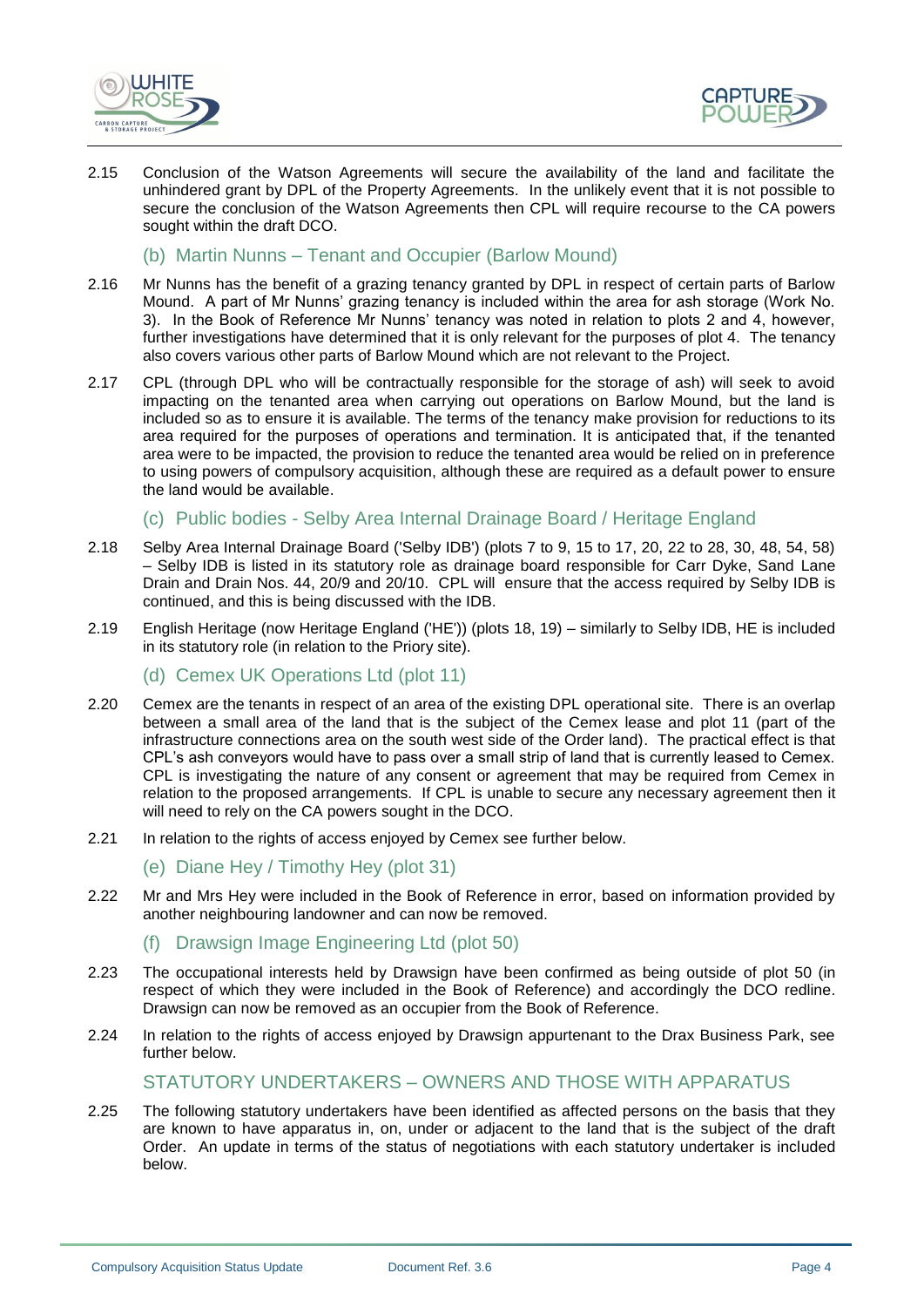



#### (a) National Grid Electricity Transmission plc (NGET)

- 2.26 NGET is the registered freehold owner of the 400kV electricity sub-station and adjacent land (plots 34, 35 and 38), and is also presumed to be the owner of the highway sub-soil on New Road which fronts the sub-station.
- 2.27 As confirmed to the Examining Authority at Deadline 3, CPL has entered into a Connection Agreement with NGET on 1 June 2015 and the principle of the grid connection for the Project is therefore secured.
- 2.28 CPL and NGET have also agreed the terms of protective provisions relating to the NGET apparatus . NGET has provided a letter to the Examining Authority (dated 1 July 2015) confirming that agreement has been reached and that, once the provisions have been formally executed, NGET will withdraw their representation.
- 2.29 CPL is content that it will not need to rely upon powers of compulsory acquisition in order to obtain the necessary land rights and has agreed not to exercise any such rights, pursuant to the agreed terms of the protective provisions. CPL will secure these rights by way of agreement with NGET in the form of the Connection Agreement and an Interface Agreement. As noted above, all Connection Agreement documentation was signed by both parties on 1 June. The Interface Agreement has not yet been entered into and would not ordinarily be entered into at this stage. The form of Interface Agreement is prescribed pursuant to the Connection and Use of System Code (CUSC) and it is CPL's understanding that NGET cannot refuse to enter into this agreement once a connection offer has been signed.
	- (b) Northern Powergrid (Yorkshire) plc (previously Yorkshire Electricity Group, Book of Reference to be updated in respect of their name)
- 2.30 Technical discussions were held in 2014 with Northern Powergrid (Yorkshire) plc concerning the diversion of a section of their 11kV overhead line that crosses part of the temporary laydown area. It is proposed that Northern Powergrid will carry out the diversion works on behalf of CPL. CPL have made contact with the lawyers acting on behalf of Northern Powergrid (Watson Burton) for the purpose of seeking to agree the terms of protective provisions in relation to these and other assets belonging to Northern Powergrid. CPL have not to date received any comment from Northern Powergrid indicating that the standard DCO protective provisions are not sufficient. In the event of any contrary indications CPL will endeavour to negotiate suitable bespoke terms.
	- (c) Yorkshire Water Services Limited
- 2.31 CPL has contacted Yorkshire Water and its solicitors with a view to agreeing the terms of the protective provisions in respect of water/sewerage apparatus. Yorkshire Water's solicitors are seeking instructions from their client and have undertaken to revert once they have done. CPL has not received any comment to date indicating that the standard DCO protective provisions are not sufficient. In the event of any contrary indications CPL will endeavour to negotiate suitable bespoke terms.
	- (d) British Telecommunications plc (BT)
- 2.32 The Applicant has included protective provisions (for the benefit of telecommunications providers) in the Draft DCO submitted at Deadline 2 which sufficiently protect their apparatus, and the position remains that no representations have been submitted on behalf of BT.
	- (e) Drax Power Limited
- 2.33 See above in freehold section.
	- (f) National Grid Carbon Limited
- 2.34 NGCL is not currently an affected party but is relevant as their DCO scheme, and land included within it, overlaps with the WRCCS Order limits. See above in freehold section.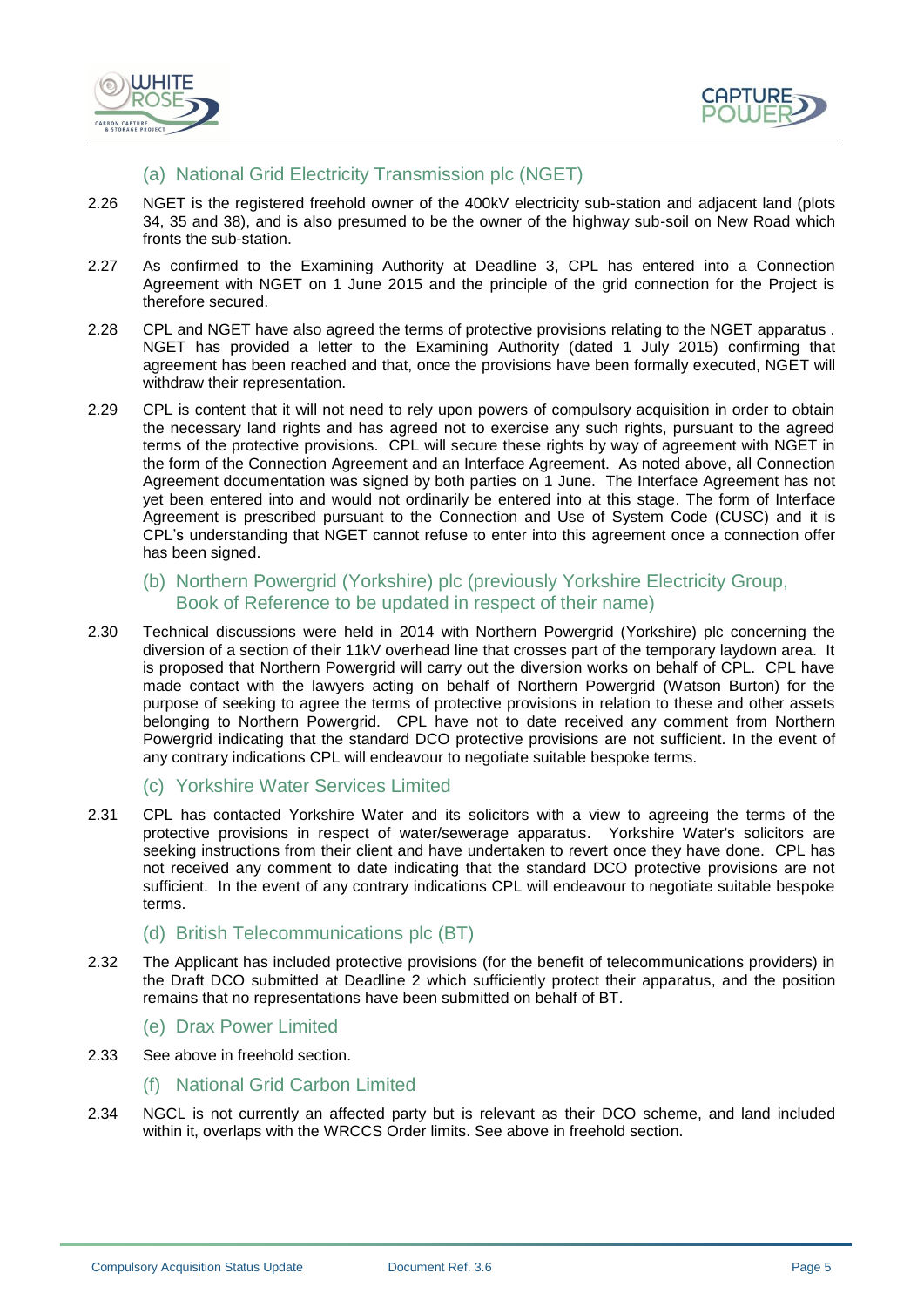



### (g) EDF Energy plc / E.ON UK plc / RWE NPower Group

- 2.35 These parties are considered together as they may have rights (retention, use, removal, relocation, replacement, maintenance and security of and access to assets and the provision of services on or in land) as contained in an Interface Agreement dated 31 March 1990 as well as rights to transport goods over land and berthing rights contained in Agreements dated 31 March 1990. These rights were granted widely over land upon the privatisation of the electricity industry and it is not considered that these parties would seek to exercise any of the rights in relation to assets or the provision of services , now that the power station (formerly owned by the Central Electricity Generating Board) is owned by DPL and they do not undertake any generation activities or have any assets on the site.
- 2.36 In terms of the berthing rights, it is considered that there is a remote risk that the relevant parties may seek to exercise these rights for the purposes of transporting goods in connection with the operation and use of their own assets on other sites (although no such sites are known to exist locally). Therefore, CPL has written to the relevant parties in the context of the berthing rights, seeking confirmation that they do not propose to exercise the relevant rights. No responses have been received to date.

#### (g) National Grid Gas plc (NGG)

2.37 The solicitors acting for NGG have confirmed that NGG does not have any apparatus within the Order limits and this party is therefore no longer relevant to the Project.

#### OTHER PERSONS WITH INTERESTS – VARIOUS

- 2.38 In respect of the other persons with interests in the Order land (as listed in the Book of Reference) the Applicant provided a detailed narrative in the Schedule of Third Party Rights Holders (Document Ref. 3.5, submitted at Deadline 2).
- 2.39 As noted in that Schedule the large majority of the rights within this category derive from historic conveyances, when areas of land (including a limited number of the DCO plots on the periphery of the Order land) were sold by the Secretary of State for Defence to the Central Electricity Generating Board. These rights are theoretically applicable but given their nature it is highly unlikely that they would ever be exercised in practice, and this has informed the basis of approach that the Applicant has taken in relation to these rights.
- 2.40 The affected parties contained in the Schedule can be categorised as follows based on the nature of the rights and the proposed course of action that the Applicant proposes to adopt:
	- a) Rights in respect of which further due diligence has demonstrated that they do not in fact relate to land that is within the Order limits. The Applicant proposes to update the Book of Reference to remove such rights.
	- b) Rights that, whilst in existence, are sufficiently remote in their application that the Applicant considers that implementation of the DCO will not interfere with the interests or require them to be suspended or extinguished. In respect of such rights the Applicant does not propose to rely on the powers of compulsory acquisition or seek their discharge or suspension and has not, therefore, sought to agree statements with those benefitting from the rights at this stage.
	- c) Rights that may be impacted to a minor extent but are unlikely to be prevented or extinguished as a result of the Project. CPL has contacted the relevant rights holders with a view to achieving a mutually acceptable acknowledgements / agreements in lieu of reliance upon powers of compulsory acquisition. CPL wrote to the relevant parties in advance of Deadline 2 to explain the position and to invite comments regarding the same. The only response that has been received to date is a request for further information from Barlow Parish Council (in respect of interest ID 63) and this information has been duly provided.

#### PARTIES WITH INTERESTS THAT ARE NOT CURRENTLY INCLUDED WITH THE BOOK OF REFERENCE

2.41 The rights of access enjoyed by Lytag Ltd (who operate an adjacent industrial facility on the wider Drax site) over the private roads within the Drax existing operational site could be impacted to some extent by virtue of the proposal to permit traffic for the Project to use the same route. Lytag was not